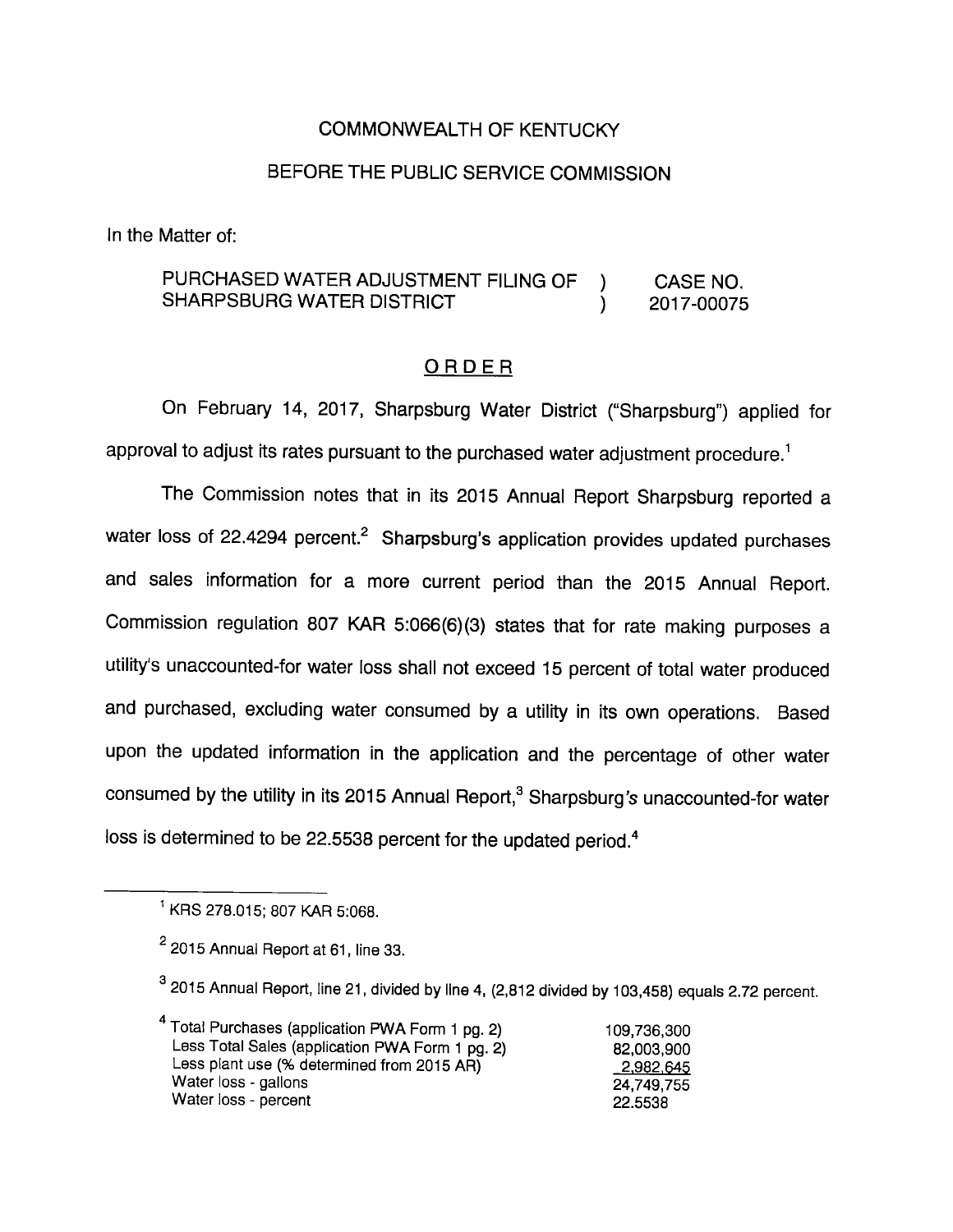Reduction of Sharpsburg's unaccounted-for water loss to 15 percent would result in an approximate  $$24,617<sup>5</sup>$  decrease to purchased water expense. Potentially, Sharpsburg is paying \$0.30 per 1,000 gallons sold for expenses associated with unaccounted-for water loss in excess of the allowable 15 percent<sup>6</sup> threshold.

The Commission is placing greater emphasis on monitoring utilities that consistently exceed the 15 percent unaccounted-for water loss threshold and strongly encourages Sharpsburg to pursue reasonable actions to reduce its unaccounted-for water loss. Failure by Sharpsburg to make significant progress towards reducing unaccounted-for water loss may cause the Commission to pursue additional action with the utility.

The Commission, having reviewed the record and being sufficiently advised, finds that:

1. Sharpsburg purchases water from Bath County Water District ("Bath County") and the City of Carlisle ("Carlisle").

2. Bath County increased its wholesale rate to Sharpsburg from \$3.38 per 1,000 gallons to \$3.55 per 1,000 gallons effective February 15, 2017.<sup>7</sup> Sharpsburg proposes to increase the water rates to its customers effective February 15, 2017, to reflect the increased cost of purchased water.

<sup>&</sup>lt;sup>5</sup> Water loss above 15 percent 07.5538, Potential purchased water expense reduction (water cost at new wholesale rate times water loss above 15 percent) =  $$24,617$ 

<sup>®</sup>Potential purchased water expense reduction divided by sales (\$24,617/(82,003,900/1,000) equals \$0.30/1,000.

<sup>&</sup>lt;sup>7</sup> Case No. 2017-00052, Purchased Water Adjustment Filing of Bath County Water District (Ky. PSC Feb. 20, 2017).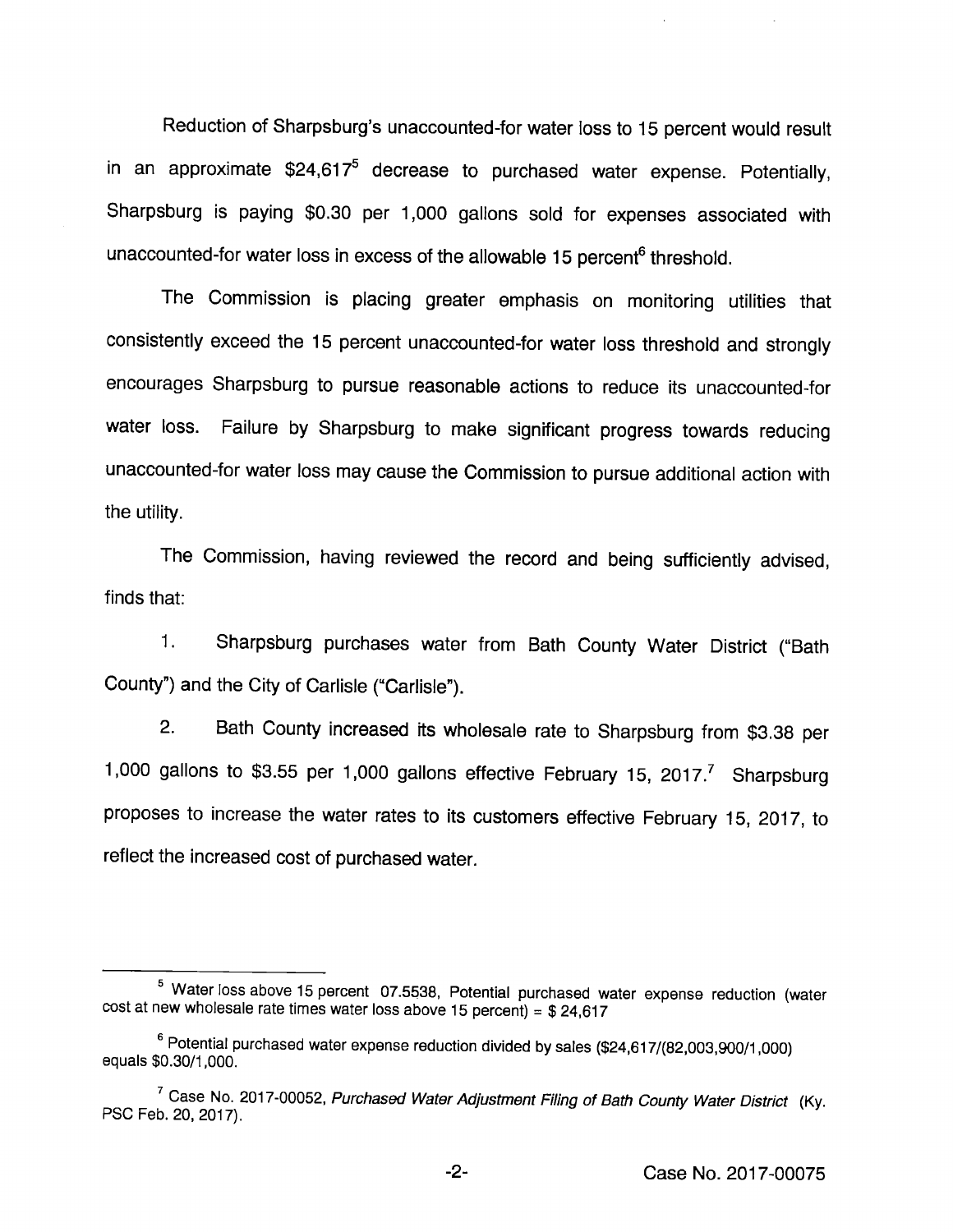3. Sharpsburg proposes a purchased water adjustment factor of \$0.17 per 1,000 gallons.

4. During the 12 months ended January 31, 2017, Sharpsburg purchased 78,167,000 gallons of water from Bath County and 31,569,300 gallons from Carlisle. During the same period, Sharpsburg sold 82,003,900 gallons of water. The increase in the cost of purchased water is \$13,288.39, resulting in a purchased water adjustment factor of \$0.17 per 1,000 gallons.

5. The purchased water adjustment factor of \$0.17 per 1,000 gallons, as calculated in Appendix A to this Order, is fair, just and reasonable and should be approved.

6. Sharpsburg's rates proposed in the application should be approved.

7. The rates as set forth in Appendix B to this Order are fair, just, and reasonable and should be approved for water service rendered by Sharpsburg on and after February 15, 2017.

IT IS THEREFORE ORDERED that:

1. The purchased water adjustment factor of \$0.17 per 1,000 gallons is approved.

2. The rates as set forth in Appendix B to this Order are approved for water service rendered by Sharpsburg on and after February 15, 2017.

3. Within 20 days of the date of this Order, Sharpsburg shall file with the Commission, using the Commission's electronic Tariff Filing System, revised tariff sheets showing the rates approved herein.

Case No. 2017-00075

 $-3-$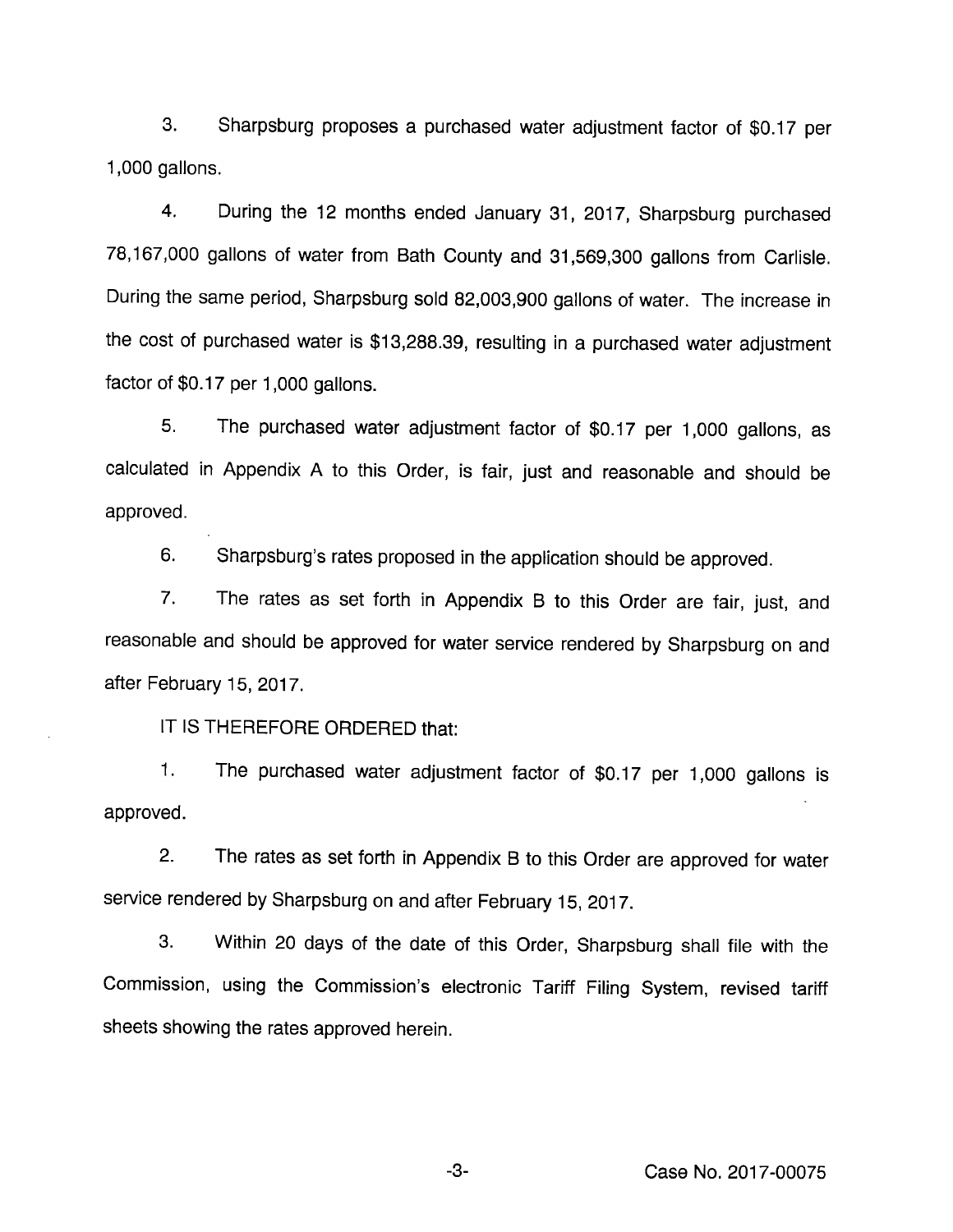By the Commission



ATTEST: Shews **Executive Director** 

Case No. 2017-00075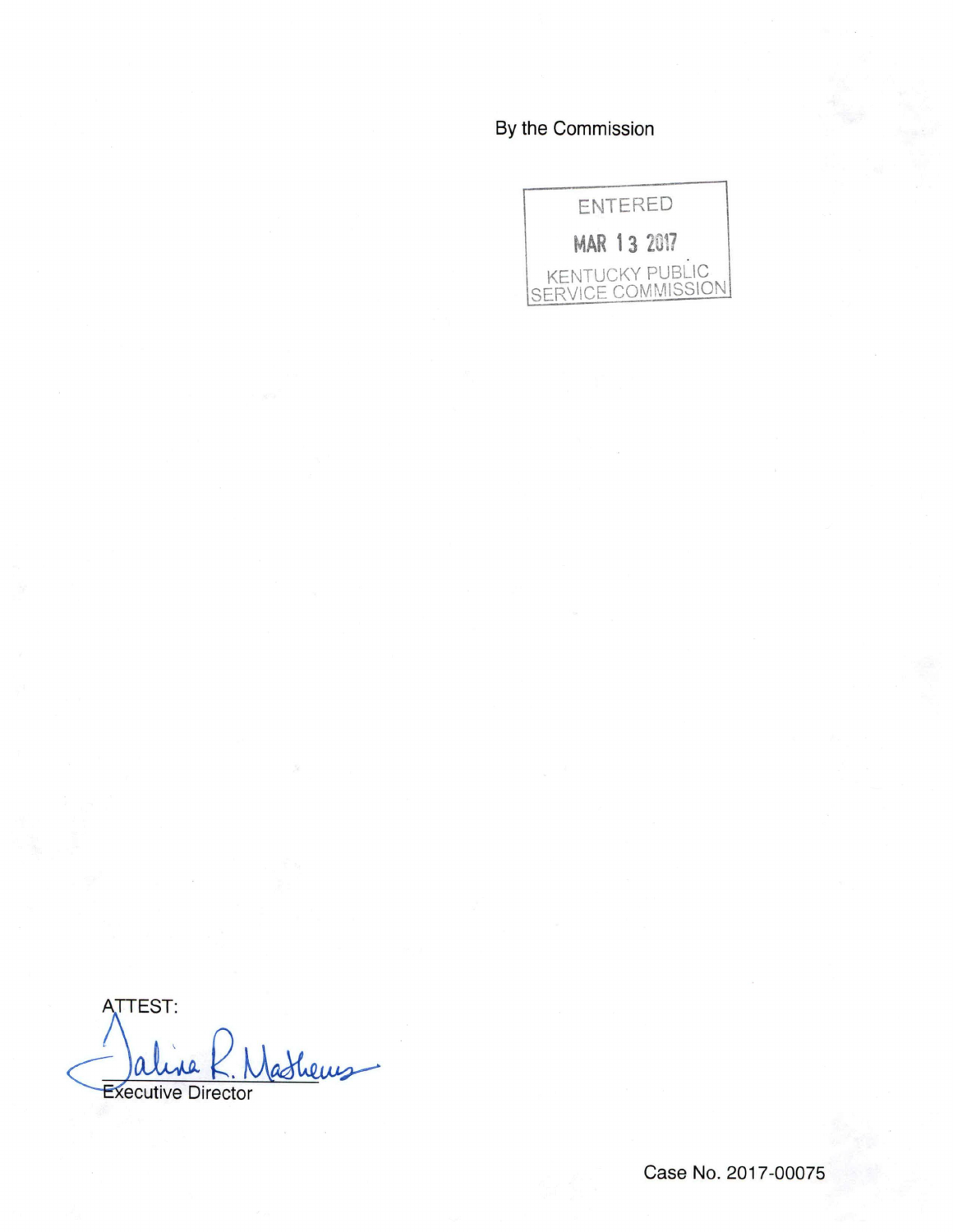## APPENDIX A

#### APPENDIX TO AN ORDER OF THE KENTUCKY P COMMISSION IN CASE NO. 2017-00075 DATED LIÇ SERVICE 1 3 2017

|                                    | New Rate     | <b>Base Rate</b> |
|------------------------------------|--------------|------------------|
| Sharpsburg                         |              |                  |
| Purchases in gallons               | 78,167,000   | 78,167,000       |
| <b>Bath County Volumetric rate</b> | \$3.38/1,000 | \$3.55/1,000     |
|                                    | \$277,492.85 | \$264,204.46     |

# PURCHASES BY RATE INCREMENT

|              | <b>CITY OF CARLISLE</b> |              |            |            |                |
|--------------|-------------------------|--------------|------------|------------|----------------|
|              |                         | <b>BILLS</b> | GALLONS    | Rate/1,000 | <b>REVENUE</b> |
| <b>FIRST</b> | 1.000                   | 12           | 12,000     | \$11.21    | \$134.52       |
| <b>NEXT</b>  | 4,000                   |              | 48,000     | 3.82       | 183.36         |
| <b>NEXT</b>  | 5,000                   |              | 60,000     | 2.95       | 177.00         |
| <b>NEXT</b>  | 5,000                   |              | 60,000     | 2.05       | 123.00         |
| <b>NEXT</b>  | 10,000                  |              | 120,000    | 1.90       | 228.00         |
| <b>NEXT</b>  | 25,000                  |              | 300,000    | 1.58       | 474.00         |
| <b>OVER</b>  | 50,000                  |              | 30,969,300 | 1.52       | 47,073.34      |
|              | TOTAL                   | 12           | 31,569,300 |            | \$48,393.22    |

| Total purchases |
|-----------------|
|-----------------|

New Rate Base Rate \$ 325,886.07

\$312,597.68

Increased water cost \$13,288.39

| Increased water cost<br>Divided by gallons sold/1,000<br>Purchased water adjustment factor | S<br>£. | 13,288.39<br>82,003,900<br>0.162 |
|--------------------------------------------------------------------------------------------|---------|----------------------------------|
|                                                                                            | or \$   | 0.17 per 1,000 gallons           |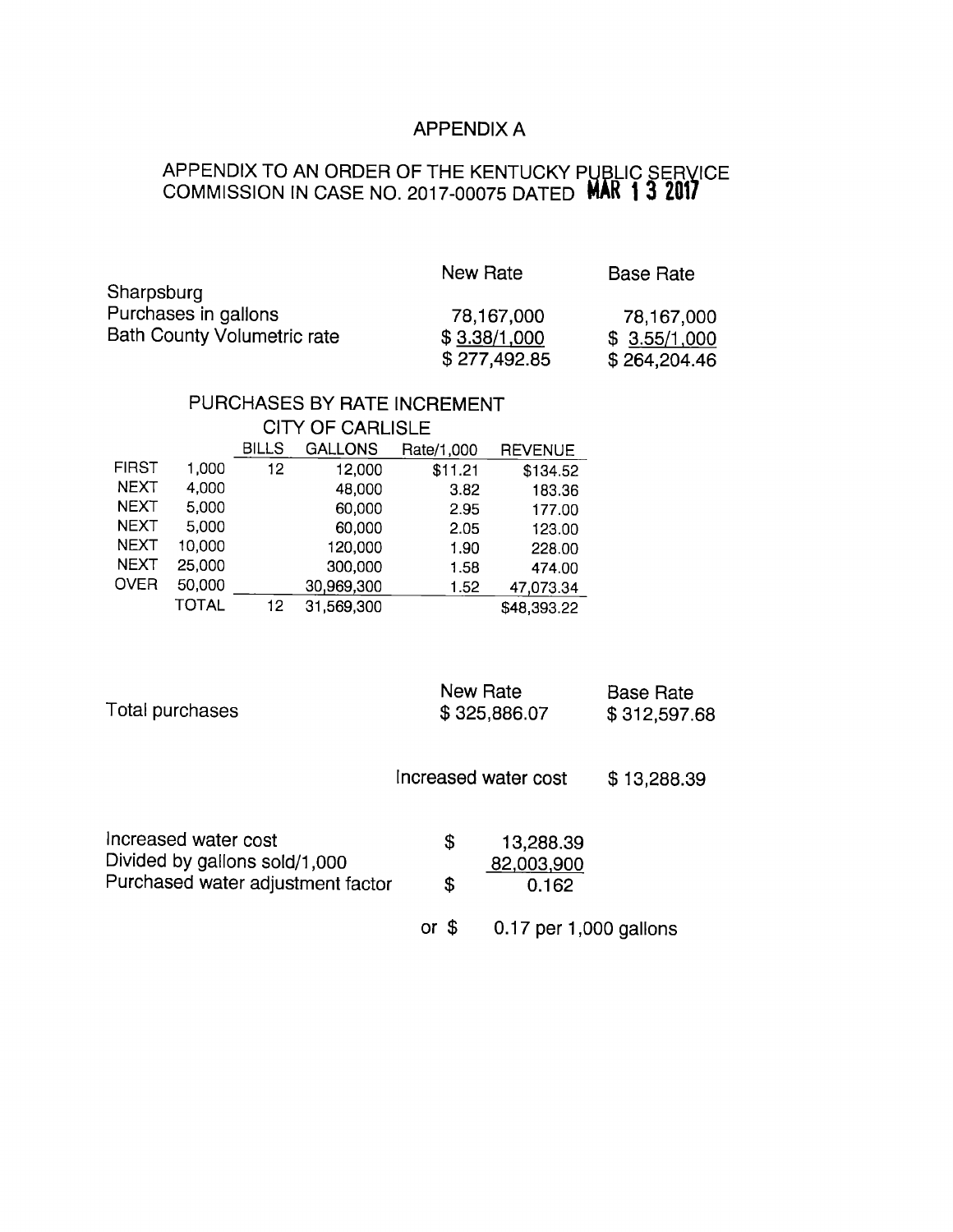### APPENDIX B

### APPENDIX TO AN ORDER OF THE KENTUCKY PUBLIC SERVICE COMMISSION IN CASE NO. 2017-00075 DATED MAR 1 3 2017

The following rates and charges are prescribed for the customers in the area served by Sharpsburg Water District. All other rates and charges not specifically mentioned herein shall remain the same as those in effect under authority of the Commission prior to the effective date of this Order.

## Monthlv Water Rates

|       | 5/8-Inch Meter       |                        |
|-------|----------------------|------------------------|
| First | 2,000 Gallons        | \$25.94 Minimum Bill   |
|       | Next 3,000 Gallons   | 6.48 Per 1,000 Gallons |
| Next  | 5,000 Gallons        | 5.82 Per 1,000 Gallons |
| Over  | 10,000 Gallons       | 5.56 Per 1,000 Gallons |
|       |                      |                        |
|       | 1-Inch Meter         |                        |
| First | 5,000 Gallons        | \$45.38 Minimum Bill   |
|       | Next 5,000 Gallons   | 5.82 Per 1,000 Gallons |
|       | Over 10,000 Gallons  | 5.56 Per 1,000 Gallons |
|       |                      |                        |
|       | 2-Inch Meter         |                        |
|       | First 16,000 Gallons | \$107.84 Minimum Bill  |
|       | Over 16,000 Gallons  | 5.56 Per 1,000 Gallons |